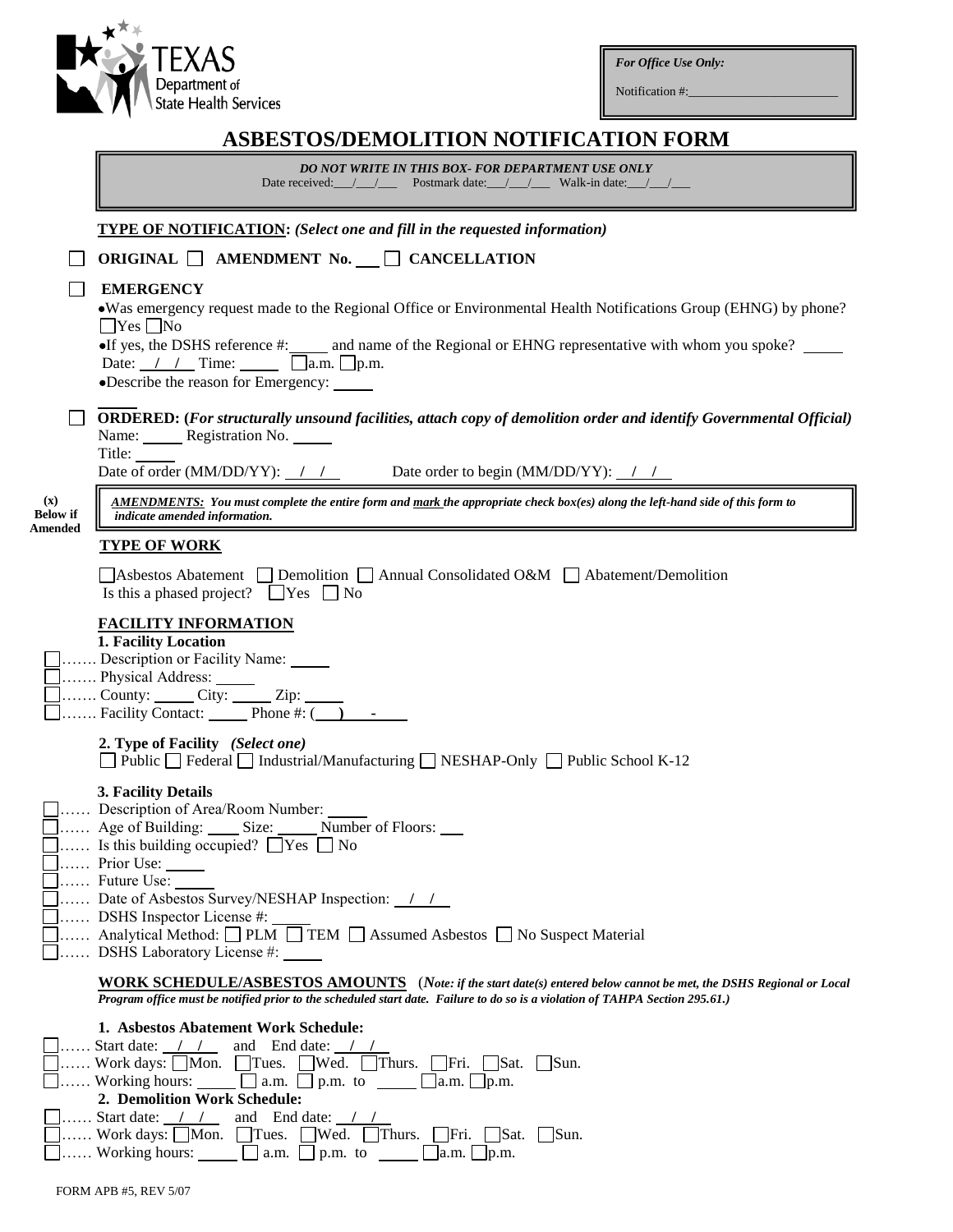### **C. ASBESTOS AMOUNTS**

*……* Is Asbestos Present?Yes No *(Complete the table below if asbestos is present)*

| <b>Asbestos-Containing Building Material Type</b>                  |              | Approximate amount of<br><b>Asbestos</b> |         |                     |                  |                |          |
|--------------------------------------------------------------------|--------------|------------------------------------------|---------|---------------------|------------------|----------------|----------|
| *Only mark the boxes below on this chart if they are being amended | <b>Pipes</b> | Ln<br>Ft                                 | Ln<br>M | <b>Surface Area</b> | <b>SQ</b><br>Ft. | <b>SQ</b><br>M | Cu<br>Ft |
| <b>RACM</b> to be removed                                          |              |                                          |         |                     |                  |                |          |
| <b>RACM</b> left in place during demolition                        |              |                                          |         |                     |                  |                |          |
| Interior Category I non-friable removed                            |              |                                          |         |                     |                  |                |          |
| <b>Exterior Category I non-friable removed</b>                     |              |                                          |         |                     |                  |                |          |
| Category I non-friable left in place during demolition             |              |                                          |         |                     |                  |                |          |
| Interior Category II non-friable removed                           |              |                                          |         |                     |                  |                |          |
| <b>Exterior Category II non-friable removed</b>                    |              |                                          |         |                     |                  |                |          |
| Category II non-friable left in place during demolition            |              |                                          |         |                     |                  |                |          |
| <b>RACM Off-Facility Component</b>                                 |              |                                          |         |                     |                  |                |          |

#### **DESCRIPTION OF WORK PRACTICES AND PROCEDURES**

 …… **1**. Description of procedures to be followed in the event that unexpected asbestos is found or previously non-friable asbestos material becomes crumbled, pulverized, or reduced to powder:

…… **2.** Description of planned demolition or abatement work, type of material, and method(s) to be used:

……. **3.** Description of work practices and engineering controls to be used to prevent emissions of asbestos at the demolition site:

### **PROJECT INFORMATION**

 *……* **A. FACILITY OWNER** Facility Owner Name: Phone #:  $($   $)$   $-$ Attention: Mailing Address: City: State: <u>Zip:</u>

### *……* **B. ASBESTOS ABATEMENT CONTRACTOR #1**

DSHS Asbestos Contractor License #: Contractor Name: Address: City: State: <u>Zip:</u> Office Phone #: **( ) -** Job-Site Phone #: **( ) -**

### *……* **C. ASBESTOS ABATEMENT CONTRACTOR #2 (O***nly if there is more than one Contractor)*

DSHS Asbestos Contractor License #: Contractor Name: Address: City: State: Zip: Office Phone #: **( ) -** Job-Site Phone #: **( ) -**

# **D. ASBESTOS SUPERVISOR**

*……* DSHS Supervisor License #: Site Supervisor: *……* DSHS Supervisor License #: Site Supervisor: